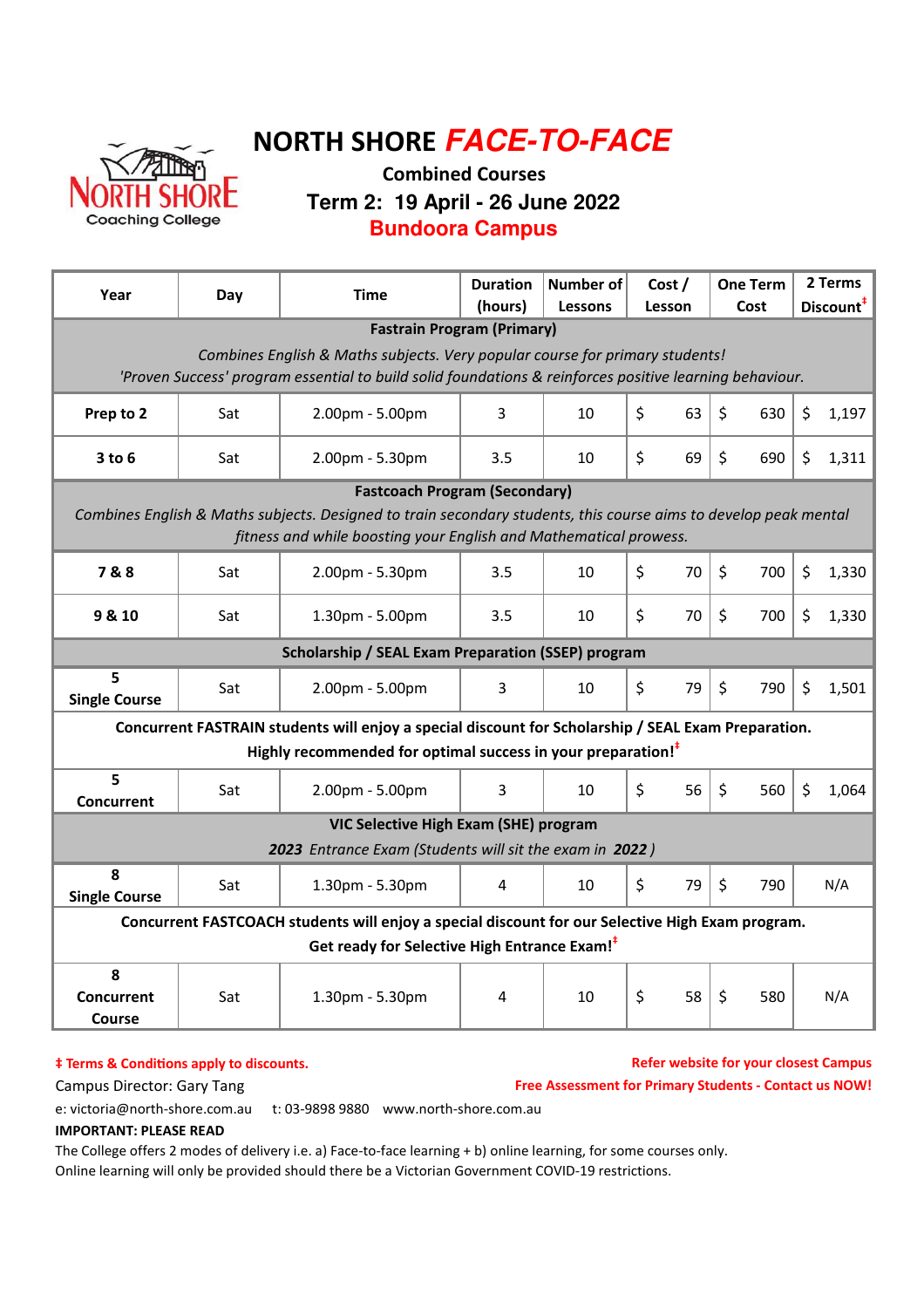# NORTH SHORE **FACE-TO-FACE**



Single Subjects Term 2: 19 April - 26 June 2022 **Bundoora Campus**

| Year                     | Subject                                                                   |     | <b>Time</b>              | <b>Duration</b><br>(Hours) | <b>Number</b><br>of<br>Lessons | Cost /<br>Lesson |    | One<br><b>Term</b><br>Cost |     | 2 Terms<br>Discount <sup>#</sup> |       |
|--------------------------|---------------------------------------------------------------------------|-----|--------------------------|----------------------------|--------------------------------|------------------|----|----------------------------|-----|----------------------------------|-------|
|                          |                                                                           |     | Primary (Prep to Year 6) |                            |                                |                  |    |                            |     |                                  |       |
| Prep to 2                | <b>English</b>                                                            | Sat | 3.30pm - 5.00pm          | 1.5                        | 10                             | \$               | 49 | $\zeta$                    | 490 | \$                               | 931   |
|                          | <b>Maths / General Ability</b>                                            | Sat | 2.00pm - 3.30pm          |                            |                                |                  |    |                            |     |                                  |       |
| $3$ to $6$               | <b>English</b>                                                            | Sat | 3.30pm - 5.30pm          | $\overline{2}$             | 10                             | \$               | 55 | \$                         | 550 | \$                               | 1,045 |
|                          | <b>Maths / General Ability</b>                                            | Sat | 2.00pm - 3.30pm          | 1.5                        | 10                             | \$               | 51 | \$                         | 510 | \$                               | 969   |
| Secondary (Year 7 to 10) |                                                                           |     |                          |                            |                                |                  |    |                            |     |                                  |       |
| $\overline{\mathbf{z}}$  | <b>English</b>                                                            | Sat | 2.00pm - 3.30pm          | 1.5                        | 10                             | $\zeta$          | 51 | \$                         | 510 | $\zeta$                          | 969   |
|                          | Maths / Science                                                           | Sat | 3.30pm - 5.30pm          | $\overline{2}$             | 10                             | \$               | 56 | \$                         | 560 | \$                               | 1,064 |
|                          | Includes bonus material - Selective High Trial Exams for English & Maths! |     |                          |                            |                                |                  |    |                            |     |                                  |       |
| 8                        | <b>English</b>                                                            | Sat | 2.00pm - 3.30pm          | 1.5                        | 10                             | \$               | 51 | \$                         | 510 | $\boldsymbol{\zeta}$             | 969   |
|                          | Maths / Science                                                           | Sat | 3.30pm - 5.30pm          | $\overline{2}$             | 10                             | \$               | 56 | \$                         | 560 | \$                               | 1,064 |
| 9 & 10                   | <b>English</b>                                                            | Sat | 3.30pm - 5.00pm          | 1.5                        | 10                             | \$               | 51 | \$                         | 510 | \$                               | 969   |
|                          | <b>Maths</b>                                                              | Sat | 1.30pm - 3.30pm          | $\overline{2}$             | 10                             | \$               | 56 | \$                         | 560 | \$                               | 1,064 |

#### $‡$  Terms & Conditions apply to discounts.

Campus Director: Gary Tang

Refer website for your closest Campus Free Assessment for Primary Students - Contact us NOW!

e: victoria@north-shore.com.au t: 03-9898 9880 www.north-shore.com.au

#### IMPORTANT: PLEASE READ

The College offers 2 modes of delivery i.e. a) Face-to-face learning + b) online learning, for some courses only. Online learning will only be provided should there be a Victorian Government COVID-19 restrictions.